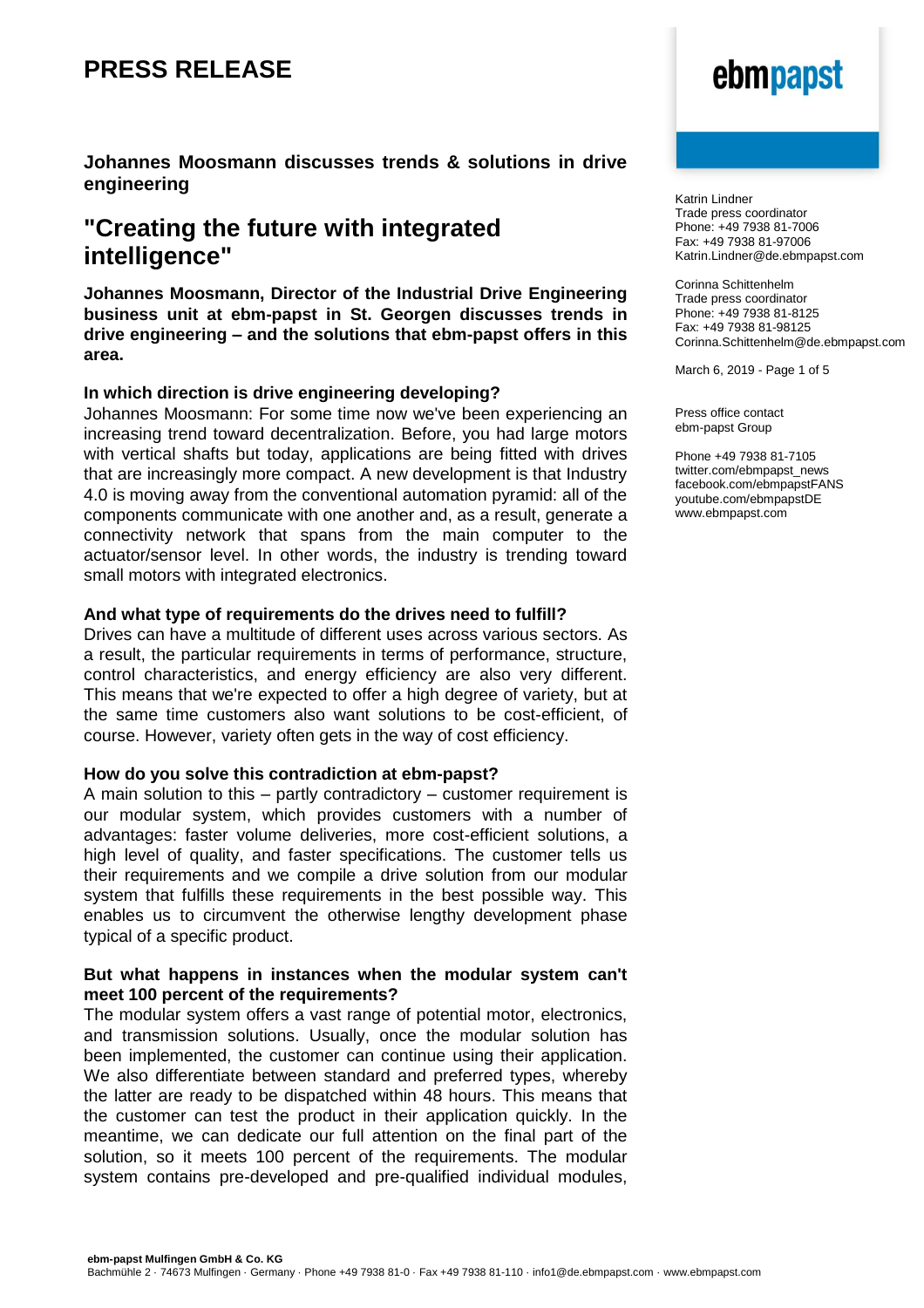### **Johannes Moosmann discusses trends & solutions in drive engineering**

### **"Creating the future with integrated intelligence"**

which enables us to significantly speed up the development phase. The pre-qualified modules also ensure that the entire product will work without fail.

### **Doesn't the vast range of the modular system complicate the customer's decision-making process?**

On the contrary: our answer to complex customer requirements is integrated solutions comprising motors, electronics, and transmissions, which – depending on the requirements – are compiled from our modular drive system. This is combined with a consultation service that provides a high degree of technical expertise.

### **How does your support system work exactly?**

Well, we have an online portal, for example, where you can make your initial selection. It not only lists technical performance characteristics, customers can also download 2D drawings and 3D models of the drives, making it very easy for customers to integrate them.

### **What role does the individual consultation service play?**

As before, this is still a very important element. It's within our ebm-papst genes to deliver precisely the level of service needed by each individual customer. We go to the customer, try to understand the application, and together devise the drive system specifically needed to solve their exact drive task. We have drive experts assigned for this very purpose, who are at the customer's disposal with specialist and business expertise. At the moment we're working on the global expansion of our team of drive experts. As our drive experts are technicians through and through, they can converse on the same level with the customer's development team. In general, a customer's core competency is in understanding the application, not the drive – and this is what they should still be able to focus on.

### **Another ebm-papst gene is energy efficiency. What is the potential for improvement in this area?**

As we take the entire drive system into account, we're able to design it in a very efficient manner. Our ongoing transmission development process ensures smooth operation and the highest levels of efficiency. Our motor and control expertise in St. Georgen plays a key part in this. The combination of motor and electronics alone produces an efficiency level of up to 95 percent. Of course, from a purely technical perspective we could offer even more efficient drives – but this would increase costs. We would rather offer our customers high-efficiency products at more economical rates.

# ebmpapst

Katrin Lindner Trade press coordinator Phone: +49 7938 81-7006 Fax: +49 7938 81-97006 Katrin.Lindner@de.ebmpapst.com

Corinna Schittenhelm Trade press coordinator Phone: +49 7938 81-8125 Fax: +49 7938 81-98125 Corinna.Schittenhelm@de.ebmpapst.com

March 6, 2019 - Page 2 of 5

Press office contact ebm-papst Group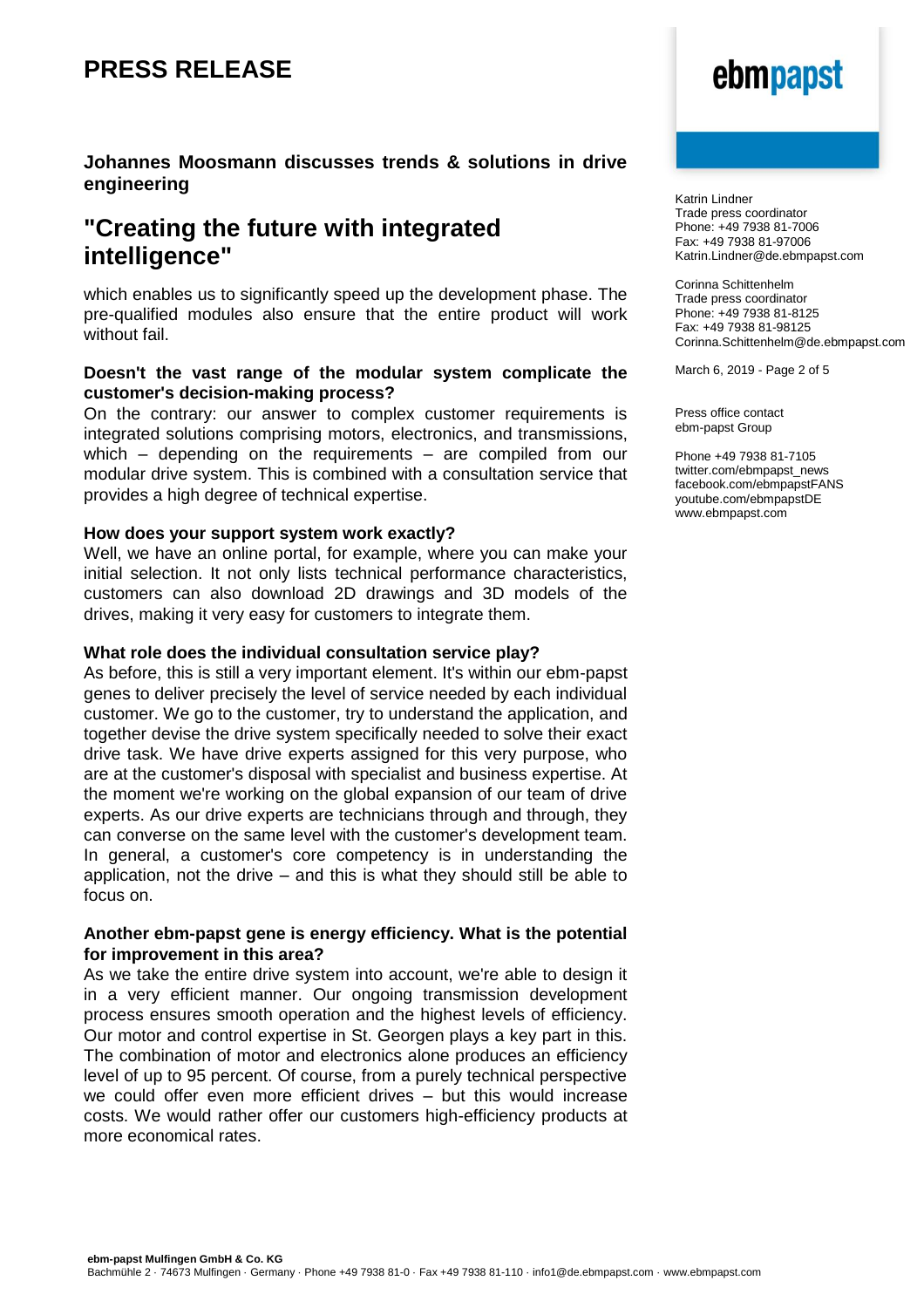### **Johannes Moosmann discusses trends & solutions in drive engineering**

### **"Creating the future with integrated intelligence"**

### **One of the market requirements is to build drives as small as possible...**

Our BLDC motors are incredibly compact and powerful compared with AC and brush motors. This means that the drives can be installed directly into the customer's application, which in turn supports our modularization approach and improves precision, product safety, and therefore availability. In line with the trend of battery-powered solutions, these motors are also advantageously lightweight.

### **In the examples you mentioned, connectivity also plays a huge role. What solutions can you offer in this regard?**

If required, our drives also come with integrated intelligence. The motor doesn't just record and report its own statuses, it can also be used as a basis for analyses, for example, to identify malfunctions within the application. This means that our compact drives are ideally suited to aspects such as condition monitoring and predictive maintenance.

### **What are the future possibilities in this area?**

We'll be able to give customers access to a lot of data. Sensors in the motor record a lot of parameters, which can be exported in real-time. We can also calculate statuses using the integrated intelligence of the drives. In future we'll also be able to report on position, temperature, speed, torque, and current values, helping the customer to improve their understanding and optimization of the entire system. A more simple installation process via a self-learning system is also a possibility, whereby the motor starts up and determines the optimum control parameters by itself.

### **For which bus system have the drives been designed?**

Unfortunately, in the field of drive engineering there isn't a focus on a specific bus system, but rather on a large range of different systems. At the moment we offer drive systems with the CANOpen protocol and in future, we'll be able to offer other commercial bus systems.

### **Profile of Johannes Moosmann**

Johannes Moosmann studied mechatronics in Ulm and later went on to complete an MBA. He has been employed at ebm-papst in St. Georgen since 2003. He was initially responsible for Process and Production Development and appointed as Assistant to the Director for Organizational Development. In 2011, he became Director of the Industrial Drive Engineering business unit.

# ebmpapst

Katrin Lindner Trade press coordinator Phone: +49 7938 81-7006 Fax: +49 7938 81-97006 Katrin.Lindner@de.ebmpapst.com

Corinna Schittenhelm Trade press coordinator Phone: +49 7938 81-8125 Fax: +49 7938 81-98125 Corinna.Schittenhelm@de.ebmpapst.com

March 6, 2019 - Page 3 of 5

Press office contact ebm-papst Group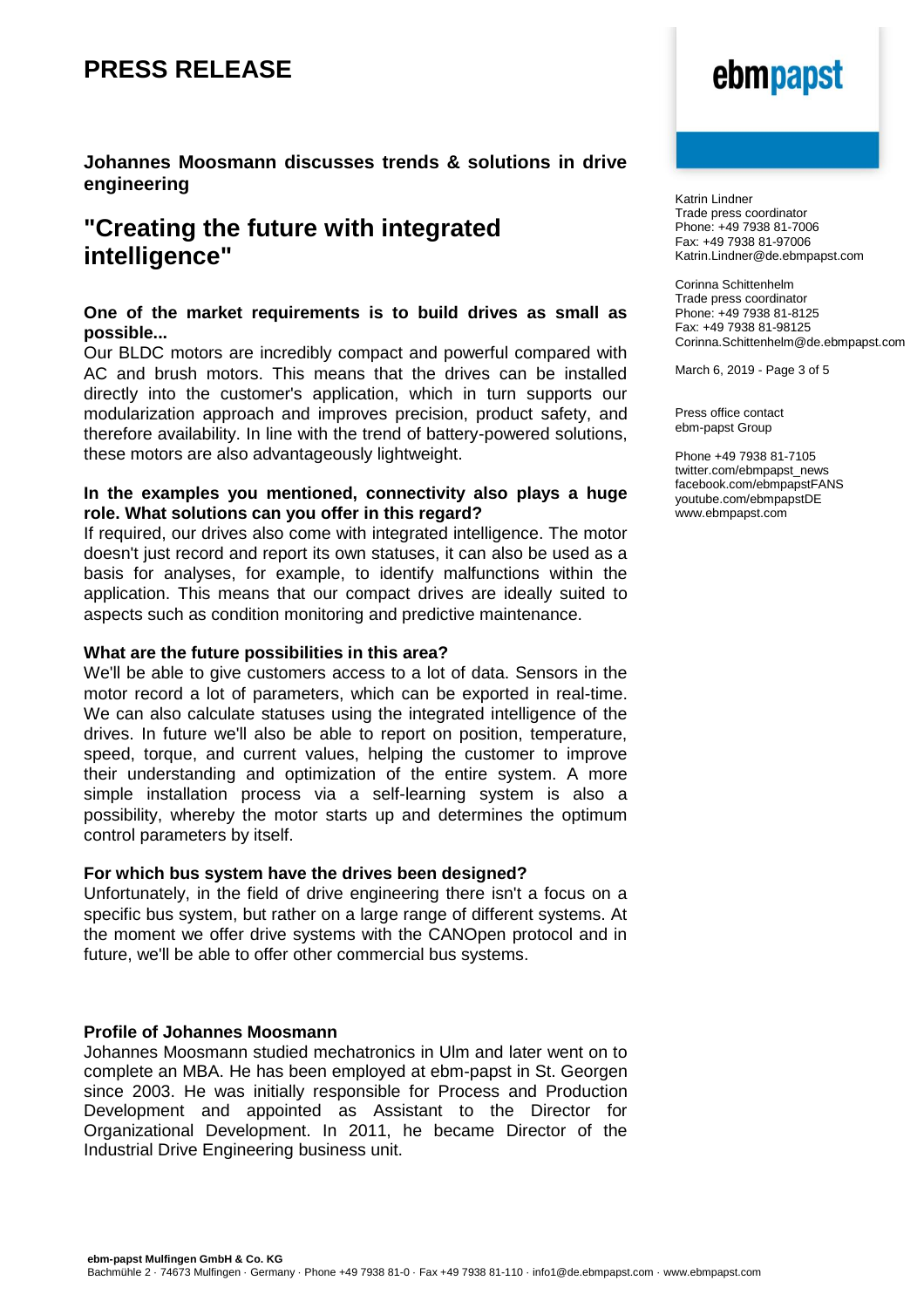### **Johannes Moosmann discusses trends & solutions in drive engineering**

## **"Creating the future with integrated intelligence"**





Fig. 2





# ebmpapst

Katrin Lindner Trade press coordinator Phone: +49 7938 81-7006 Fax: +49 7938 81-97006 Katrin.Lindner@de.ebmpapst.com

Corinna Schittenhelm Trade press coordinator Phone: +49 7938 81-8125 Fax: +49 7938 81-98125 Corinna.Schittenhelm@de.ebmpapst.com

March 6, 2019 - Page 4 of 5

Press office contact ebm-papst Group